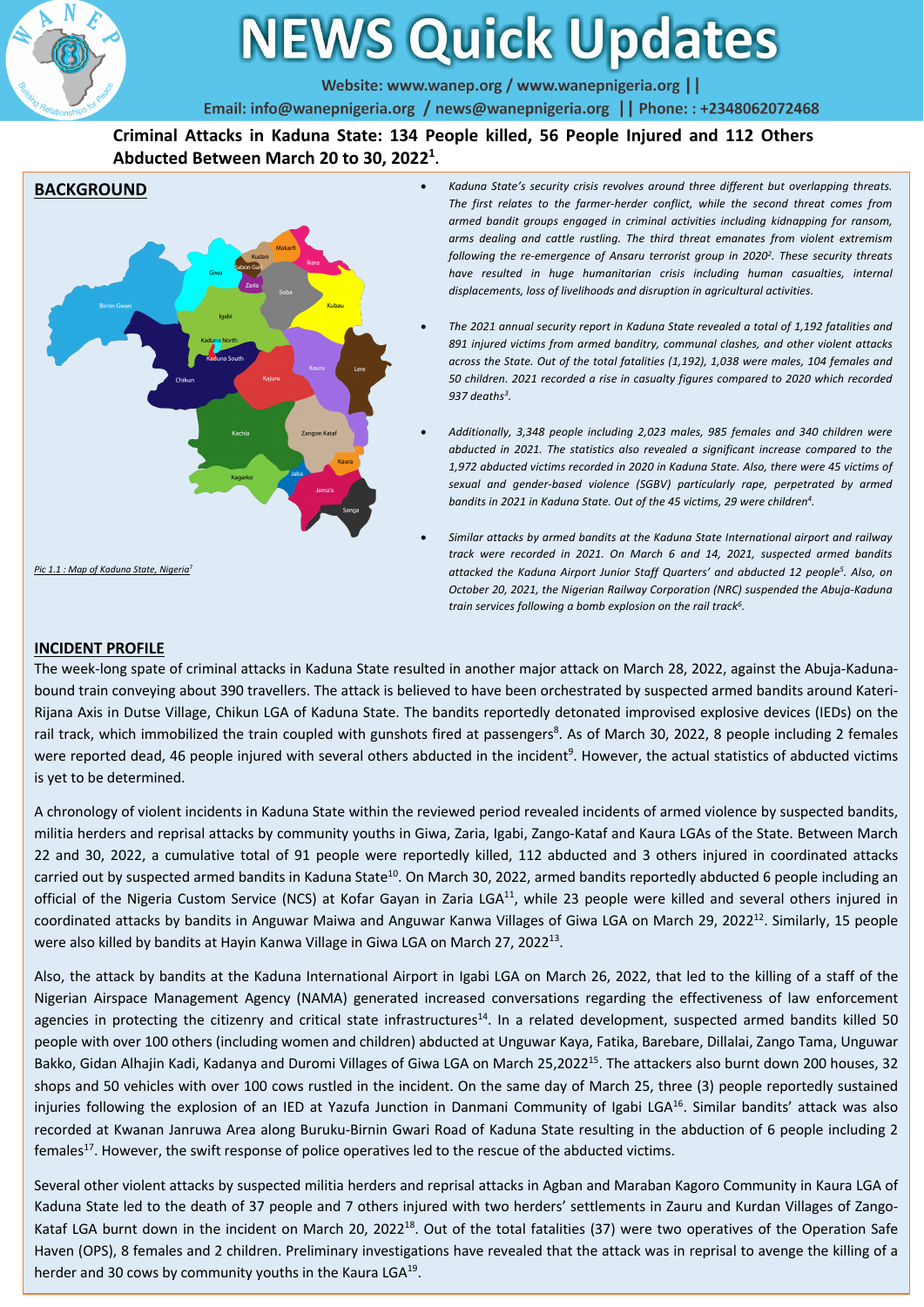

# **EWS Quick Updates**

Website: www.wanep.org / www.wanepnigeria.org | |

Email: info@wanepnigeria.org / news@wanepnigeria.org || Phone: : +2348062072468

## **RISK ANALYSIS:**

The escalation of violence on critical infrastructures by armed groups especially with the recent coordinated attacks at the Kaduna airport and train has generated increased tension and reignited concern about public safety considering the myriads of security challenges in the country. In addition to the recurring threat of banditry in Kaduna State, the vulnerability of communities to communal crises shrouded by ethno-religious undertones further compounds the fragility of the State. Alongside its dire humanitarian costs, its attendant effects on peaceful co-existence, political stability and socio-economic development are also a cause for concern. The railway facilitates economic growth globally, the Abuja-Kaduna rail route is not an exception. It has so far sprung up about 30 new informal economic activities and created jobs for about 50,000 people<sup>20</sup>. However, the cost implication of the damage on the train and rail route was estimated at over 3 billion naira (about \$7,215,874)<sup>21</sup>. According to the Minister of Transportation, Mr. Rotimi Ameachi, the loss is equivalent to the cost of procuring digital security apparatus to avert the incidents $^{22}$ .

The upsurge of security challenges in the State has continued to raise concerns regarding the perceived inactions by the government on early warning signals from relevant stakeholders. This is evident considering the previous attacks on both the rail tracks and Kaduna International Airport in March and October 2021, respectively. The recurrent insecurity in Kaduna State is partly ascribed to large ungoverned spaces around the forests of Kamuku and Kuduru in Birnin Gwari and Giwa Local Government Areas (LGAs) that offer quick retreat and buffer for attacks and raids<sup>23</sup>. These forests are the two deadliest bandit enclaves in the Northwest that straddles Niger, Zamfara, Kebbi, Katsina and Sokoto States<sup>24</sup>. Rural communities around these areas remain prone to attacks resulting in fatalities, internal displacements, kidnapping, gender based and sexual violence and the disruption of the rural economy.

The unabated operations of criminal gangs in some volatile areas have led to the emergence of local security outfits (vigilante) to defend and protect the communities. This security gap is also indicative of the dearth of security presence and inadequate security surveillance and monitoring/local security intelligence across government infrastructures and violence-prone communities considering the vast territory. Moreover, the reactionary approach of security operatives in countering armed violence has also been cited a major factor fuelling these attacks. Likewise, military operations against armed groups in other volatile communities have dispersed some of the criminal elements to Kaduna State. A review of reported violent incidents and killings in 2021 showed that Kaduna State is the second least insecure State in Nigeria following Zamfara State<sup>25</sup>. The reasons are attributed to large number of ungoverned spaces, deep-rooted ethno-religious conflicts, and the unrelenting official position of the State Government towards the military approach to addressing the challenges of insecurity.

### **MECHANISMS FOR INTERVENTIONS:**

- To prevent the recurrent violent conflicts among communities in Kaura, Jema'a and Zango-Kataf LGAs of Kaduna State, the State Government has constituted a joint committee to investigate the immediate and remote causes of communal crisis and recommend sustainable measures to be undertaken by both Government and various ethnic groups in the LGAs for peaceful co-existence<sup>26</sup>.
- Also, to curb the spread of violence to other communities and avert further loss of lives and livelihoods, the Kaduna State Government has imposed a 24-hour-curfew in Jema'a and Kaura LGAs of the State. Additionally, the Internally Displaced Persons (IDPs) from Kaura LGA are currently taking refuge at Isa Muhammed LEA Primary School in Kafanchan Area, Jema'a LGA of Kaduna State<sup>27</sup>.
- Following the armed attack by bandits, the Nigerian Railway Corporation (NRC) has suspended train services between Abuja and Kaduna<sup>28</sup>. Similarly, flight operations by Azman Air and Air Peace have been suspended to Kaduna International Airport<sup>29</sup> in a bid to ensure maximum safety of equipment, staff and passengers are fully guaranteed.
- As part of measures to prevent criminal attacks on critical infrastructures, President Mohammadu Buhari, has directed the immediate conclusion of all processes for the implementation of the integrated security surveillance and monitoring solution for the Abuja-Kaduna and Lagos-Ibadan railway line. Additionally, the Presidency has directed the Nigerian Railway Corporation management to speedily repair the damaged rail tracks and resume daily services without delay<sup>30</sup>.
- On-the-spot assessments of the affected areas by the Kaduna State Governor, Minister of Transportation, Nigerian Army and the Kaduna State Commissioner for Internal Security and Home Affairs to ascertain the extent of damages with the view to provide relief services for affected victims.